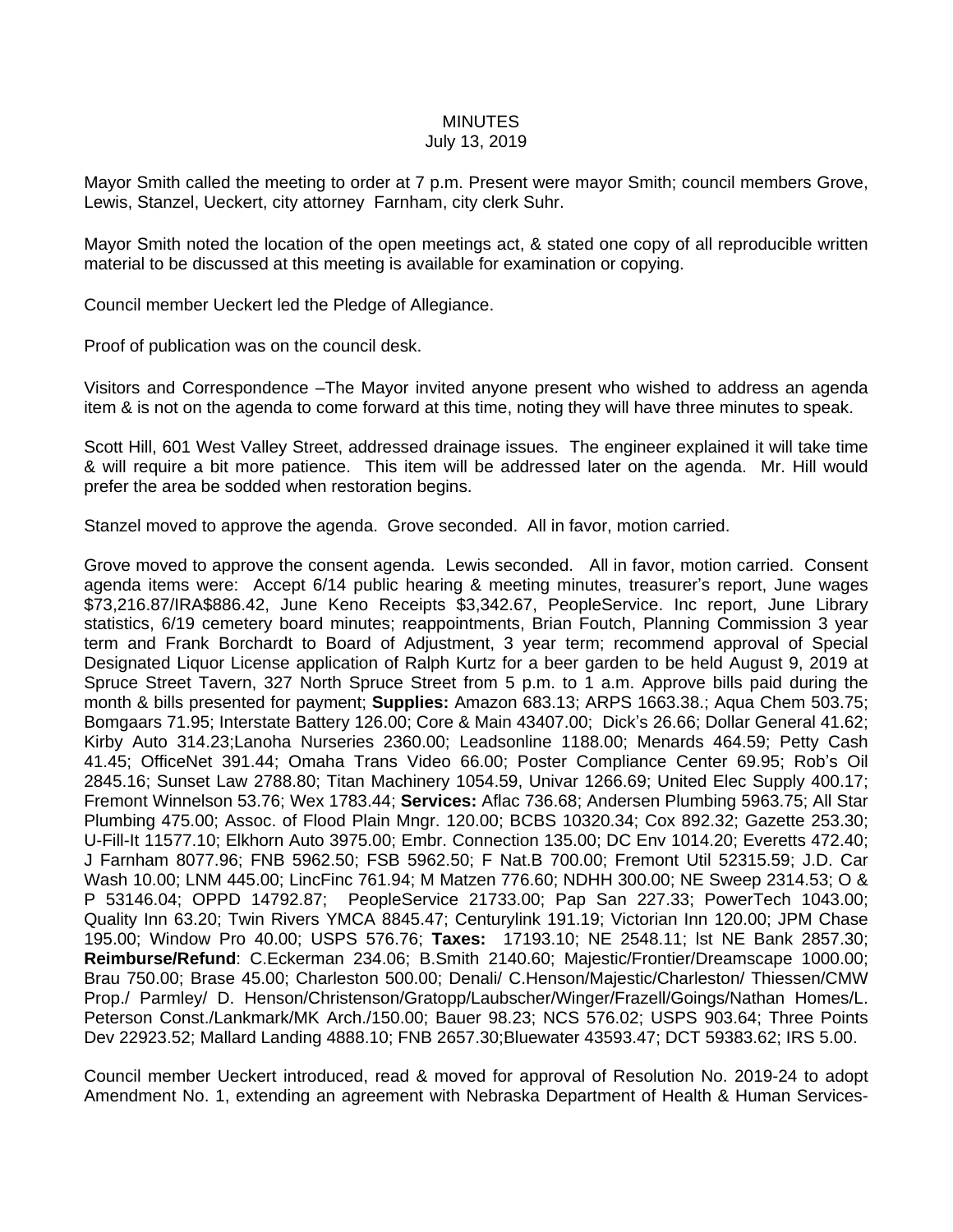Drinking Water Division pertaining to water main construction. Stanzel seconded. All in favor, motion carried. A true, correct & complete copy is on file at city hall.

City engineer's report – 2018 Water System (Ginger Cove/Ginger Woods) update – 98% of the line is in place, the switch over will be made by the end of the month. Restoration & seeding will be done in the fall. A meeting will be scheduled to discuss change order requests. Mr. Perry recommended approval of pay request #6.

Council member Grove introduced, read & moved for passage of Resolution No 2019-25 Carstensen Contracting, Inc pay request #6, \$120,574.00 for work completed & materials stored for 2018 Water System Improvements. Lewis seconded. All in favor, motion carried. A true, correct & complete copy is on file at city hall.

Valley Shores Pavement Resurfacing Paving District 2018-1 – The city engineer reported he will have the project cost numbers at the August meeting.

Flatwater Phase I update – The engineer reported the cul-de-sac & southeast entrance are left to pave. He recommended approval of both pay requests.

Council member Stanzel introduced, read & moved for passage of Resolution No. 2019-26 to approve to developer payment of Compass Utility application for payment #5 for \$13,575.03, & payment to Olmsted & Perry for engineering services \$832.39 for Flatwater Lakes Phase I Utility Extensions. Grove seconded. All in favor, motion carried. A true, correct & complete copy is on file at city hall.

Council member Lewis introduced, read & moved for passage of Resolution No. 2019-27 to approve to developer payment of Compass Utility application for payment #3 for \$26,161.99, & payment to Olmsted & Perry for engineering services \$\$1,180.88 for Flatwater Lakes Phase I Paving. Grove seconded. All in favor, motion carried. A true, correct & complete copy is on file at city hall.

Other Updates – Vrba Construction has installed the manhole on North West Street at the end of Pleasure Lakes 8" main.

Drainage – Two ditches need to drain from Valley Street to a 36" railroad culvert, to an open ditch to Timber Shores, where the water seems to be stuck in the open ditch that has a 1  $\frac{1}{2}$  to 2 foot obstruction. A letter has been sent to the SID to clear the obstruction in order to restore proper drainage. Timber Shores Homeowner's Association meets July 17 & the engineer is confident when the obstructions are cleared the water will flow. Grading, seeding & cleanup will improve the looks of the area.

Mr. Hill reported water from the storm water inlet now comes down Valley Street & into his yard. Mayor Smith mentioned the curb & gutter stops at 512 West Valley Street & may need to be extended. Following discussion, council members expressed their concern for the Hill family & all agreed to work toward resolving the drainage issues.

City Attorney Report – Country Aire update – The de-annexation has been completed.

Valley Shores assessments – will be ready in September.

Flatwater Lake – Phase 2 & 3 plats have not been filed. .

Valhaven has been released from the receivership and Klassmeyers are operating the facility.

Budget work sessions were scheduled for July 25, July 30 and August 6 at 7 p.m.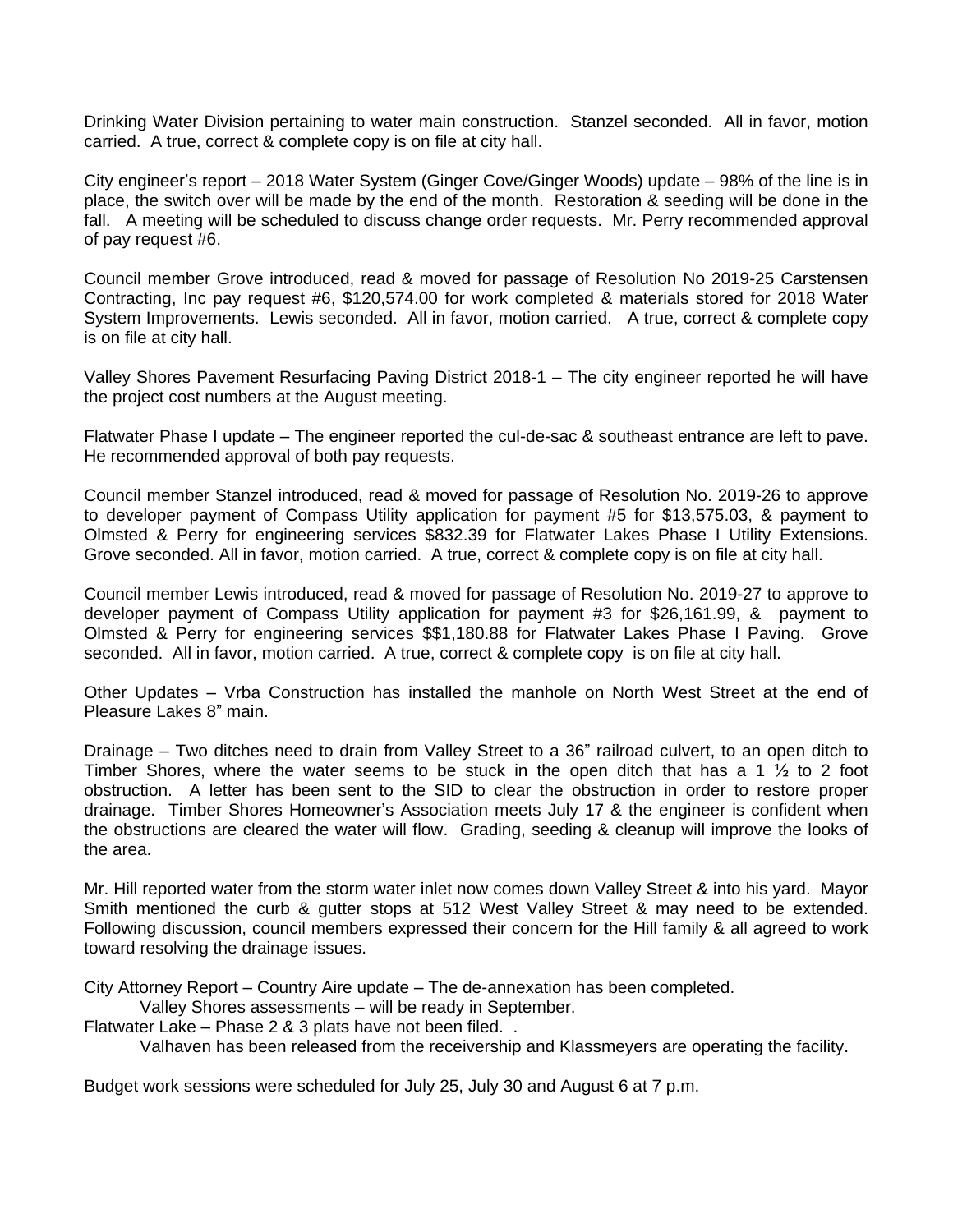Mayor's Report – FEMA Program Director Manager, Kevin Blackwell will be here July 15 at 9 a.m. to set paperwork in motion.

Lot 5 at the camper site was served with an eviction notice July 3 and was gone July 6. To date, Andersen Plumbing has installed 247 MXU's – PeopleService has programmed 105. The sewer main repair on Pine Street has been completed. Construction on the Safe Walks to School grant is progressing rapidly. Planning Commission meets July 16 at 4:30. Valley Days meeting is July 16 at 6 p.m.

The meeting was adjourned at 7:45 p.m.

Mayor Carroll L. Smith City Clerk Joan Suhr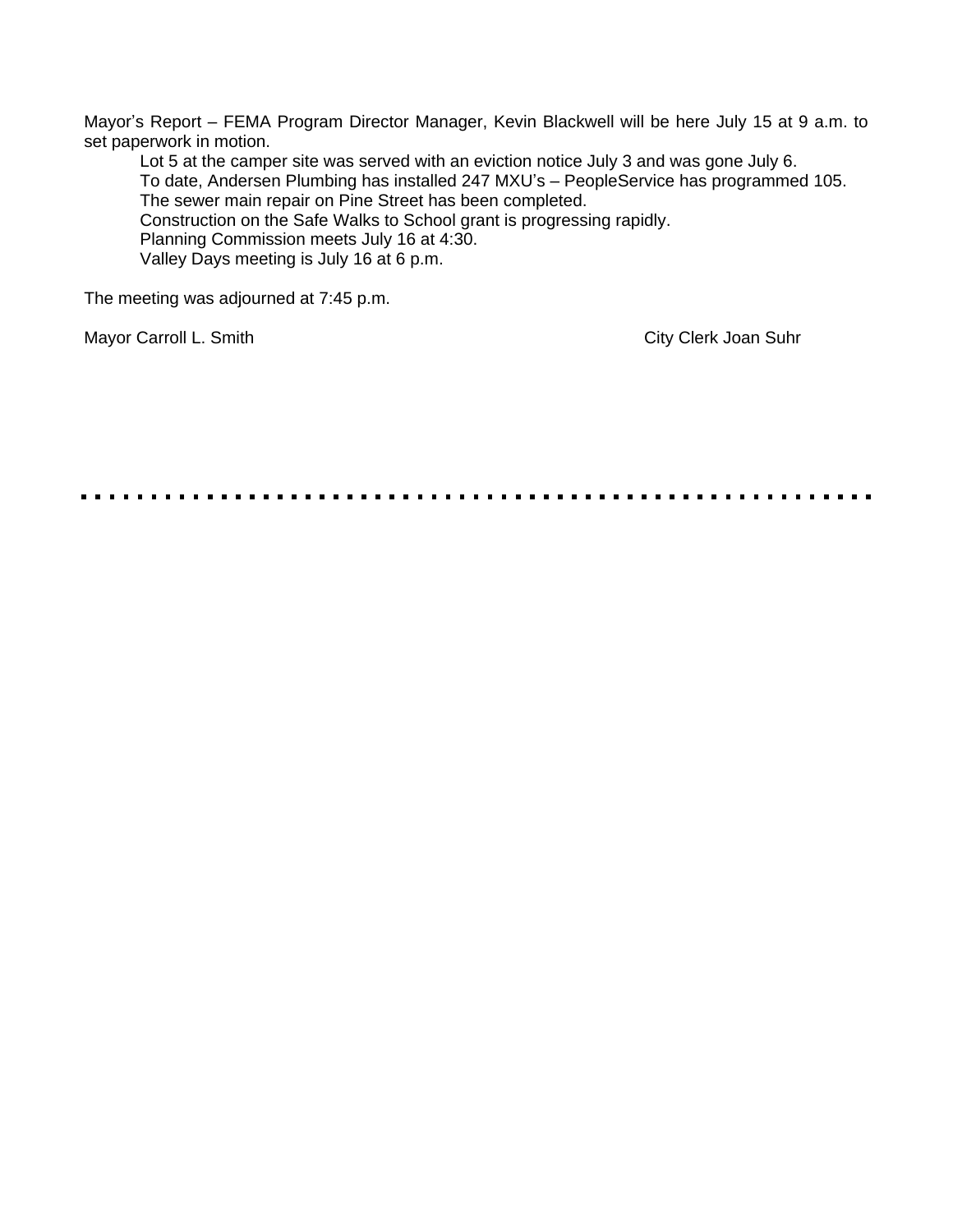## VALLEY CITY COUNCIL July 23, 2019

Mayor Smith called the meeting to order at 7 p.m. Present were Mayor Smith; Council members Grove, Lewis, Stanzel & Ueckert.

Mayor Smith stated the location of the open meetings act & that one copy of all reproducible written material to be discussed at this meeting is available for examination or copying.

Council member Ueckert led the Pledge of Allegiance.

Proof of publication was on the council table.

Stanzel moved to approve the agenda. Lewis seconded. All in favor, motion carried.

The purpose of the special meeting is to review proposed budgets for 2019-2020.

Arboretum – The proposed budget is (15%) less than last year. The final phase of the sprinkler system will be installed during the current fiscal year.

Emergency Management Division – Flood expenditures have been charged to this department and will be submitted to FEMA for reimbursement.

Animal Control – Decrease of \$779.00. There is room in that budget for dog park enhancements. The pool manager suggested a doggy dip on the last day the pool is open. Council thought this was a good idea & consensus was to approve the request.

Bond Fund – Street bond & interest payments will increase this year which is reflected in the budget request.

Nursing Home – Rent collected will pay the bond & interest payments & allow the fund to grow.

Keno – Valley Days, Veteran's Barbeque, Web page & annual Clean-up Day will be funded this year.

Sales Tax – Water & Wastewater will continue to be funded with sales tax transfers.

Tax Increment Financing – This fund continues to be an in-and-out. Valley Shores TIF will expire in December 2019.

Mayor's Report – Work is progressing rapidly on the Safe Walks Grant sidewalk. One tree has been removed on South Mayne for the project.

Met w/FEMA PDMG 7/15 – meetings are scheduled on Wednesday mornings 9 a.m.

The city received a check from Papio NRD "Celebrate Trees" grant \$2360.00 for 7 trees in the park & 3 trees in the cemetery.

The manhole installation on North West Street is in the finishing stages.

Timber Shores SID Board has approved moving forward with storm culvert restoration & drainage obstructions. Field work should begin in 10 to 14 days.

A tour of the water treatment plant will be scheduled for next week.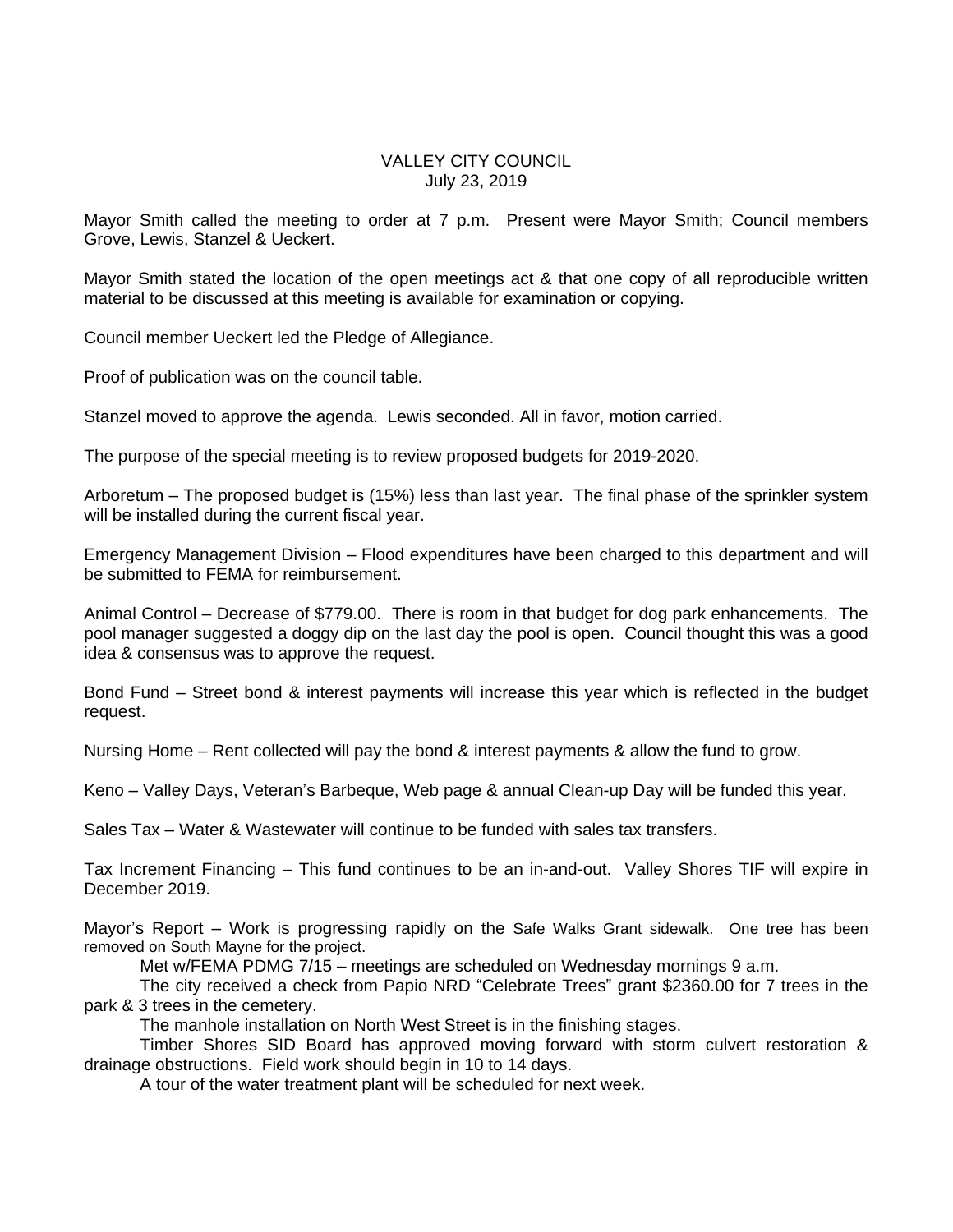The meeting was adjourned at 7:35 p.m.

Mayor Carroll L. Smith Clerk Joan Suhr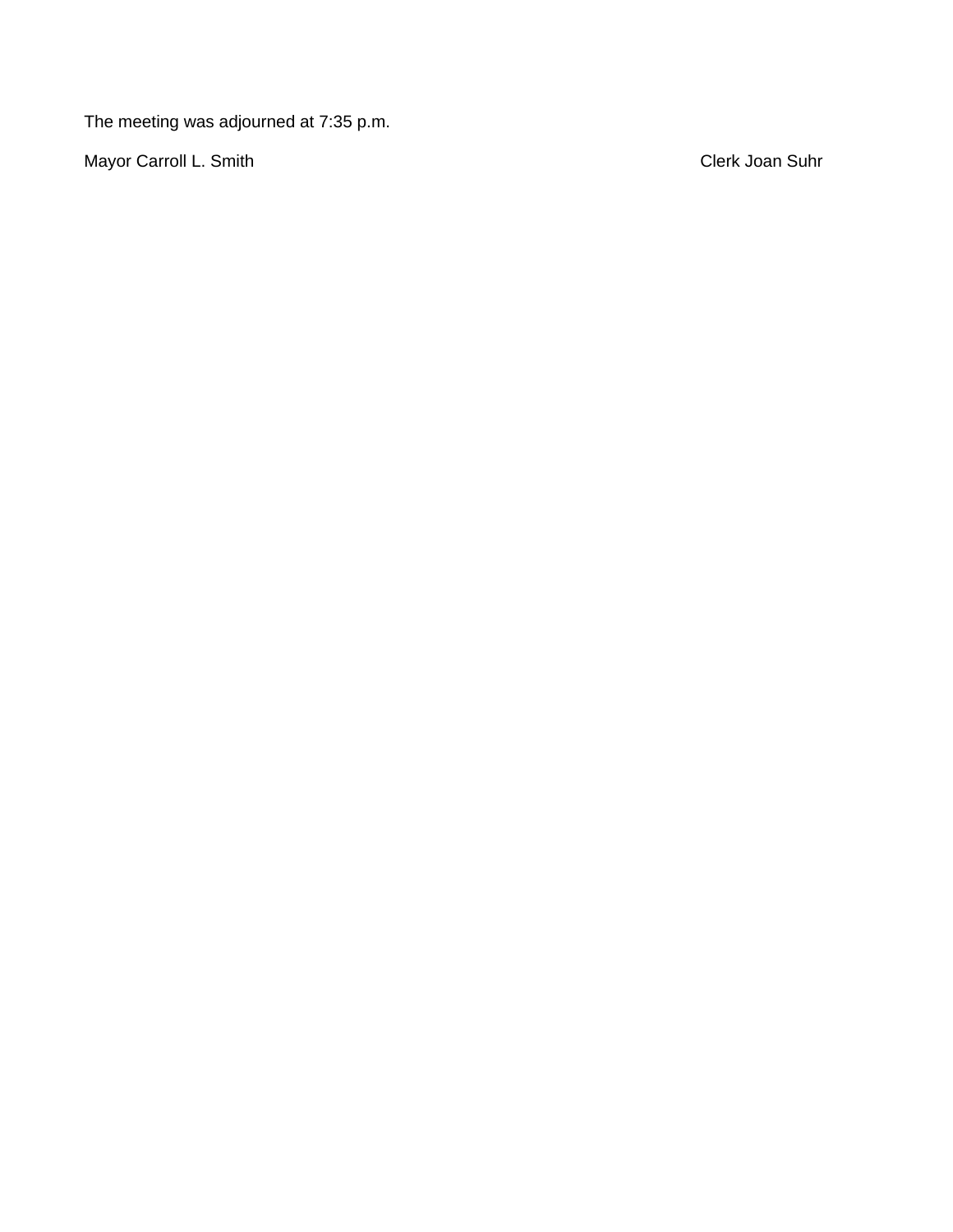## VALLEY CITY COUNCIL July 30, 2019

Mayor Smith called the meeting to order at 7 p.m. Present were Mayor Smith; Council members Grove, Lewis, Stanzel & Ueckert, city attorney Farnham..

Mayor Smith stated the location of the open meetings act & that one copy of all reproducible written material to be discussed at this meeting is available for examination or copying.

Mayor Smith led the Pledge of Allegiance.

Proof of publication was on the council table.

Stanzel moved to approve the agenda. Grove seconded. All in favor. motion carried.

The purpose of the special meeting is to review budget requests for 2019-2020.

Police – Chief Brett Smith presented the budget request for his department. The request reflected a 7%, increase. He plans to replace both 2014 Dodge Chargers this year with no vehicle purchase next year. Additions to the request were car wash, COX Cable in the police department & improved report software.

Library – Library Director Sami Voshell reviewed the Library request which reflected an overall increase of 3%. Computer supplies, books & video/audio collection amounts were increased slightly to meet increased demand. Major purchases include a computer for the children's librarian & stucco repair to the building exterior.

Cemetery – There were slight increases in personal services & operating expenses. Supplies remained the same. A new flagpole & set up was a major purchase request.

Public Works Superintendent Kenny Grimm presented the Street, Park & Pool budget requests.

Streets – There was a decrease as the Valley Shores Pavement resurfacing project was funded during the current budget year. Personal Services included a cost of living increase & Operating Expenses, Supplies & Equipment Rental increased due to anticipated repairs to the building & aging equipment as well as the addition of Valley Shores & Flatwater streets & street lighting expenses. Equipment request included a lift, a pickup w/snowplow, tool box & rack, a broom attachment. Mr. Grimm shared information he had gathered regarding prices. Paving Meigs Street from West to Mayne & a proposed drainage project rounded out the street request. Council will revisit the equipment requests.

Pool – There was a 4% increase. In addition to the usual pool repair & maintenance projects, two new lifeguard chairs were included in the request. Note was made that the YMCA had access to donated outdoor chairs from a location in Omaha. Public Works picked them up & they have been a great addition to the pool this year.

Parks – The budget request decreased 32% due mainly to flood damage repairs. Beyond routine repair & maintenance there are no major projects planned for the parks this coming year.

Mayor's Report - Safe Walks Grant sidewalk continues to move along. Unfortunately a portion of Meigs Street will be blocked for Valley Days.